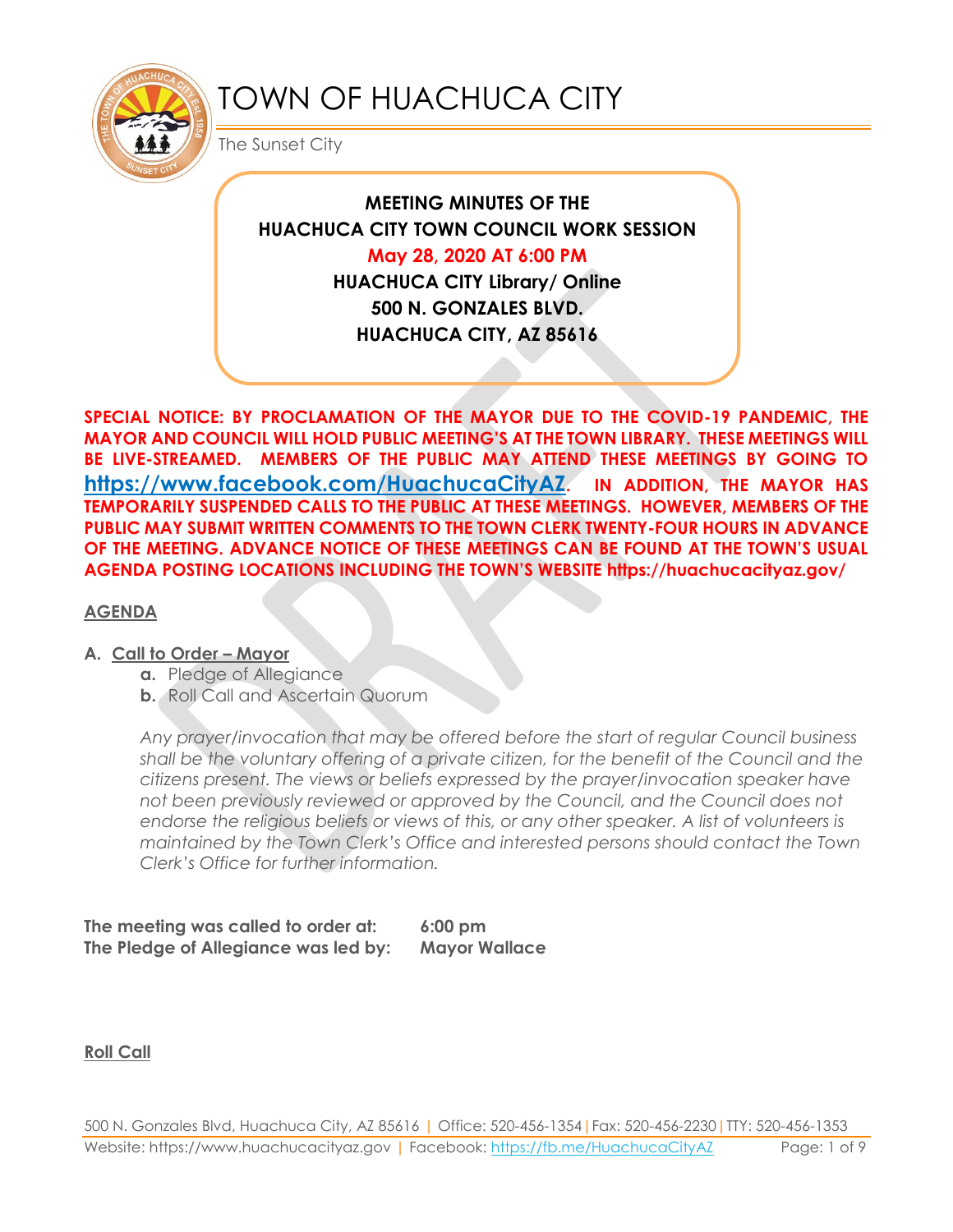| Individual              | <b>Position</b>      |          | <b>Absent</b> |
|-------------------------|----------------------|----------|---------------|
| Johann Wallace          | Mayor                |          |               |
| Donna Johnson           | Mayor Pro-Tem        | Χ        |               |
| Debra Trate             | Councilor            | By Phone |               |
| Christy Hirshberg       | Councilor            | Χ        |               |
| <b>Joy Banks</b>        | Councilor            | Χ        |               |
| Cynthia Butterworth     | Councilor            | Χ        |               |
| Jean Post               | Councilor            | X        |               |
| Philip Cushman          | <b>Town Manager</b>  | Χ.       |               |
| Janine Rustine          | <b>Town Clerk</b>    | Χ        |               |
| <b>Thomas Benavidez</b> | <b>Town Attorney</b> |          | Χ             |

# **B. Call to the Public – Mayor TEMPORARILY SUSPENDED – WRITTEN COMMENTS MAY BE SUBMITTED TO THE TOWN CLERK**

*A.R.S. 38-431.01 states the Public Body may make an open call to the public during a public meeting, subject to reasonable time, place and manner restrictions, to allow individuals to address the public body on any issue within the jurisdiction of the Public Body. At the conclusion of an open call to the public, individual members of the Public Body may respond to criticism made by those who have addressed the Public Body, may ask staff to review a matter or may ask that a matter be put on a future agenda. However, members of the Public Body shall not discuss or take legal action on matters raised during an open call to the public unless the matters are properly noticed for discussion and legal action.*

# **C. Consent Agenda - Mayor**

*All items listed in the Consent Agenda are considered routine matters and will be enacted by one motion of the Council. There will be no separate discussion of these items unless a Member of the Town Council requests that an item or items be removed for discussion. Council Members may ask questions without removal of the item from the Consent Agenda. Items removed from the Consent Agenda are considered in their normal sequence as listed on the agenda, unless called out of sequence.*

**C.1.** *Discussion [Manager Cushman]:* Upcoming budget for the fiscal year 2021. All town revenues and expenses may be discussed.

| <b>Motion C: Open item for discussion and/or action</b>            | Action: Open |
|--------------------------------------------------------------------|--------------|
| Seconded by: Councilor Hirshberg<br><b>Moved by: Mayor Wallace</b> |              |

#### **Chief Bidon:**

#### **Income:**

- **•** Emergency Medical Services \$275,834
- Fire Protection Contracts \$3,000
- User Fees \$400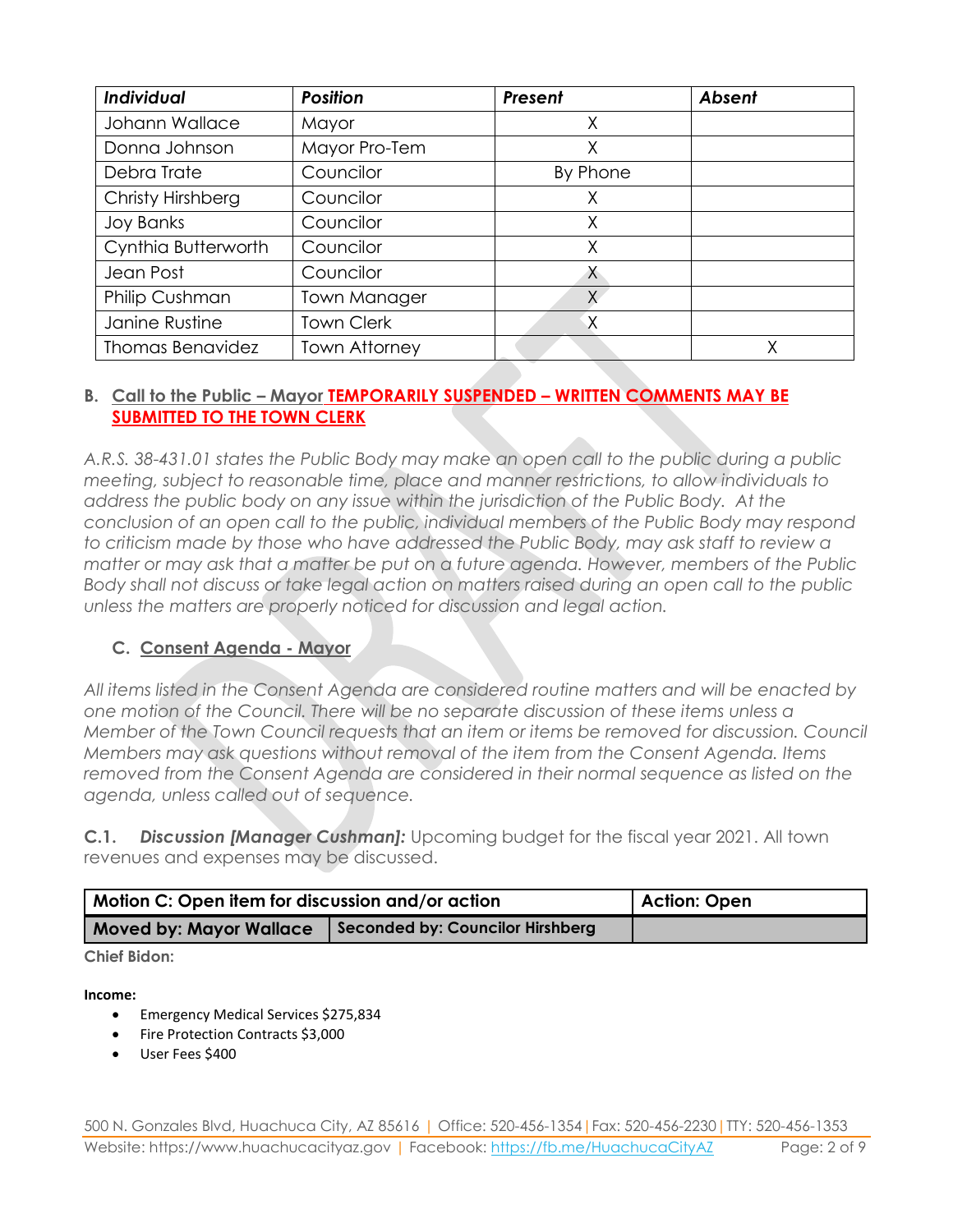Training \$5,000

Total \$284,234

#### **Intergovernmental Revenue**

- Federal Grants \$200,000
- State Grants \$15,000
- State Land \$40,000

Total \$255,000

#### **Misc. Revenue**

- Huachuca City \$410,000
- Carry Over \$90,000
- Contributions/Donations \$1,000
- $\bullet$  Interest \$5,000
- Volunteer Retirement \$2,500
- Reimbursement Uniform Allowance \$2,000

Total %510,500

#### **Taxes**

- CFDA \$127,136
- Central Property \$43,512
- Personal Property \$15,625
- Real Estate \$576,541

Total \$762,814

#### **Total \$1,812,548**

#### **Operations**

- Communications \$50,000
- Dispatch Contract \$24,000
- EMS Supplies \$14,000
- Grant Matching Funds \$20,000
- Fuel, Oil & Lubricants \$30,000
- Small Tools and Equipment \$25,000
- Supplies and Materials \$10,000
- Vehicle Repairs and Maintenance \$15,000

Total \$188,000

#### **Other Services & Charges**

- Administration \$6,000
- Insurance \$26,000
- Interest \$500
- Leases & Rentals \$96,200
- Misc Office Equipment \$4,500
- Office Supplies \$9,000
- Professional Services \$17,000
- Reimbursement County Services \$4,000
- Building Repairs & Maintenance \$10,000
- Telephone \$5,000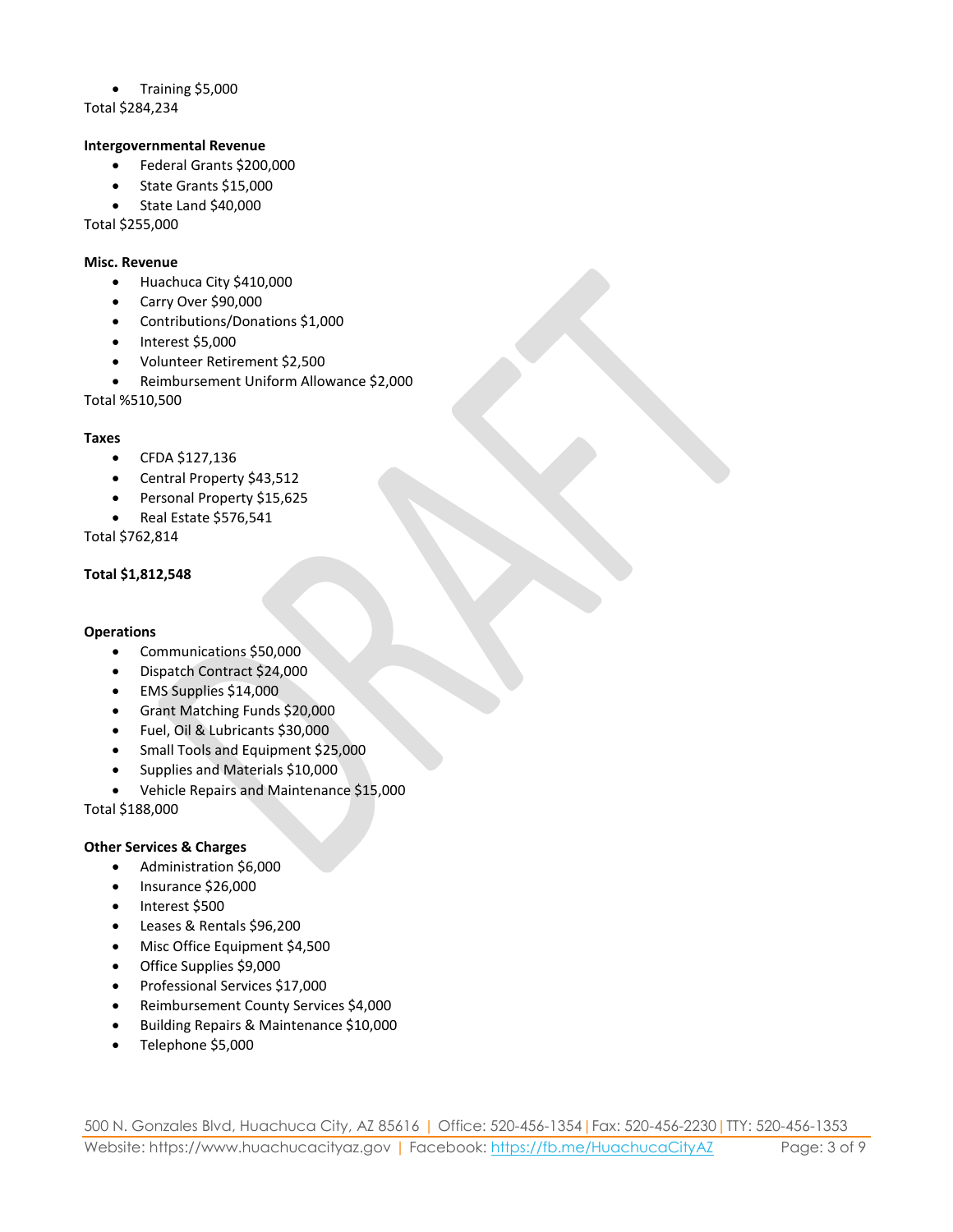- Utilities \$16,000
- Fire/EMS Equipment Maintenance \$15,000

Total \$209,700

#### **Training**

- Paramedic Class \$14,000
- Firefighter I,II \$8,000
- State Fire School \$3,500
- Misc Training Classes \$3,000
- **•** Training Computer \$1,500
- Fire Training Programs \$3,000
- Travel \$4,000
- Training Officer \$5,000

Total \$42,000

#### **Personnel Services**

- Wages
	- o Administration \$154,500
	- o Staff \$563,377
	- o Overtime \$36,000
	- o Part Time \$117,656
- Physicals \$15,000
- Benefits
	- o Insurance \$45,000
	- o ASRS \$29,115
	- o APSRS \$58,454
	- o FICA \$42,000
- Volunteers \$2,500
- Uniforms \$9,000
- Worker's Comp \$37,000
- 5% Cola \$35,894

Total \$1,145,405

#### **Capital Outlay**

- Equipment Vehicles \$150,000
- Contingency Fund \$77,443

Total \$227,443

#### **Total \$1,812,548**

**Chief Bidon:** We will be looking into replacing equipment in the next few years so we have to put that into account.

Cardiac Monitors: Need Four Total I the next 3 years \$120,000-\$180,000

Video Laryngoscope: Need Three \$1,200-\$10,000

Nozzles: Need four \$650-\$1,200

Self-Contained Breathing Apparatus- Replace 24, 24 spare bottles, 24 masks, Possible Grant Funding \$200,000

#### **Wildland Equipment**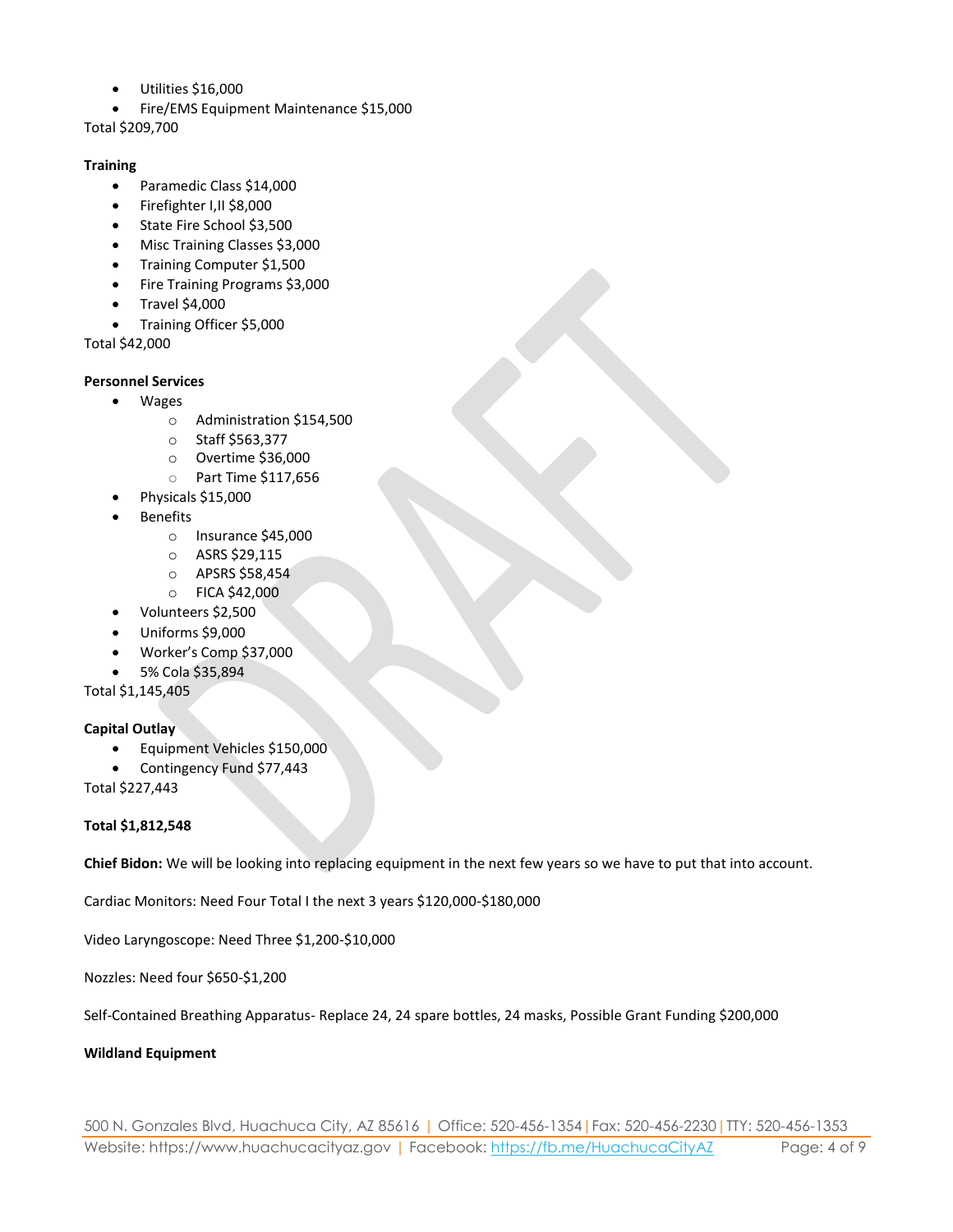- Saw Tool
- Chaps
- Wedges
- Strainers
- Fuel Cans
- Drip Torch mounts
- Brush PPE Weather Kit
- GPS

Total: \$12,044.00

#### **Hose:**

- 1 % inch Attack Line 1,000 feet- \$4,210.64
- 2 ½ inch Attack Line 1,000 feet \$4,429.00
- 4 inch Supply Line 2,000 feet \$14,519

#### Total: \$23,158.64

**Ladder Truck**: Used or New \$95,000 - \$1,200,000

**Landfill- Jay Howe**: I just received this, there will have to be changes once I've really looked into it.

Personnel Services –reduction of \$158,616? Employ Benefits- needs to match the personnel services

I'm also going to look into the numbers for the leases and maintenance.

**Mayor Wallace**: I didn't expect you to have all the numbers, we just wanted to see some numbers. We can get our accountant Spencer to help get the information that you need.

| <b>Parks and Rec</b><br><b>Account Description</b>          | <b>FY2021 Proposed</b>    |     |  |  |
|-------------------------------------------------------------|---------------------------|-----|--|--|
| Maintenance & Supplies \$1,460                              |                           |     |  |  |
| Community Relations-4th of July \$8,000                     |                           |     |  |  |
| Special Activities \$800                                    |                           |     |  |  |
| Total                                                       | $$10,260$ $$5\% = $40.00$ |     |  |  |
| <b>Senior Center</b><br>Account Description FY2021 Proposed |                           |     |  |  |
| <b>Personnel Services</b>                                   |                           | \$0 |  |  |
| Overtime                                                    | \$0                       |     |  |  |
| <b>Employee Benefits</b>                                    |                           | \$0 |  |  |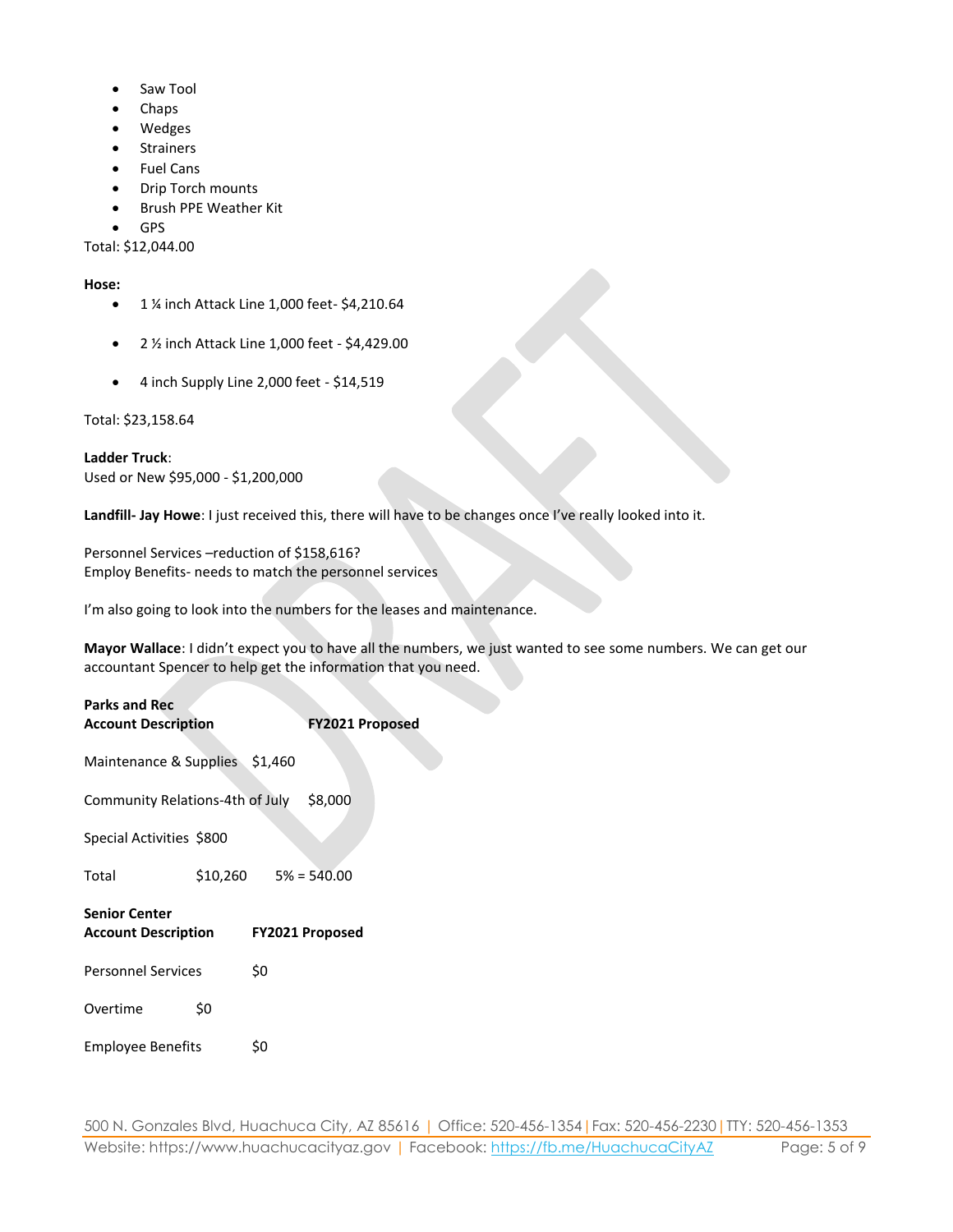| Telephone                                          | \$0                 |          |                     |  |  |  |
|----------------------------------------------------|---------------------|----------|---------------------|--|--|--|
| Insurance                                          | \$0                 |          |                     |  |  |  |
| Supplies \$1,650                                   |                     |          |                     |  |  |  |
| <b>Attorney Fees</b>                               | \$0                 |          |                     |  |  |  |
| Utilities                                          | \$4,800             |          |                     |  |  |  |
| Internet Services \$0                              |                     |          |                     |  |  |  |
| <b>Total Expenditures</b>                          |                     |          | \$7,000 5% is \$367 |  |  |  |
| <b>Summer Splash</b><br><b>Account Description</b> |                     |          | FYE 2020 Proposed   |  |  |  |
| Personnel                                          | \$2,940             |          |                     |  |  |  |
| <b>Employee Benefits</b>                           |                     | \$300    |                     |  |  |  |
| Supplies \$200                                     |                     |          |                     |  |  |  |
| Total                                              | \$3,440 5% is \$250 |          |                     |  |  |  |
| Pool<br><b>Account Description</b>                 |                     |          | FY 2021 Proposed    |  |  |  |
| <b>Personnel Services</b>                          |                     | \$10,144 |                     |  |  |  |
| Employ Benefits \$1,008                            |                     |          |                     |  |  |  |
| Advertising                                        | \$0                 |          |                     |  |  |  |
| Telephone                                          | \$100               |          |                     |  |  |  |
| Utillities \$6,800                                 |                     |          |                     |  |  |  |
| Maintenance & Supplies                             |                     | \$2,600  |                     |  |  |  |
| Certifying/Tng                                     | \$300               |          |                     |  |  |  |
| Total: \$20,952                                    | 5% is \$1,089       |          |                     |  |  |  |
| Jim Halterman- Public Works                        |                     |          |                     |  |  |  |
| Water                                              |                     |          |                     |  |  |  |
| <b>Account Description</b>                         |                     |          | FY2021 Proposed     |  |  |  |
| <b>Personnel Services</b>                          |                     | \$71,000 |                     |  |  |  |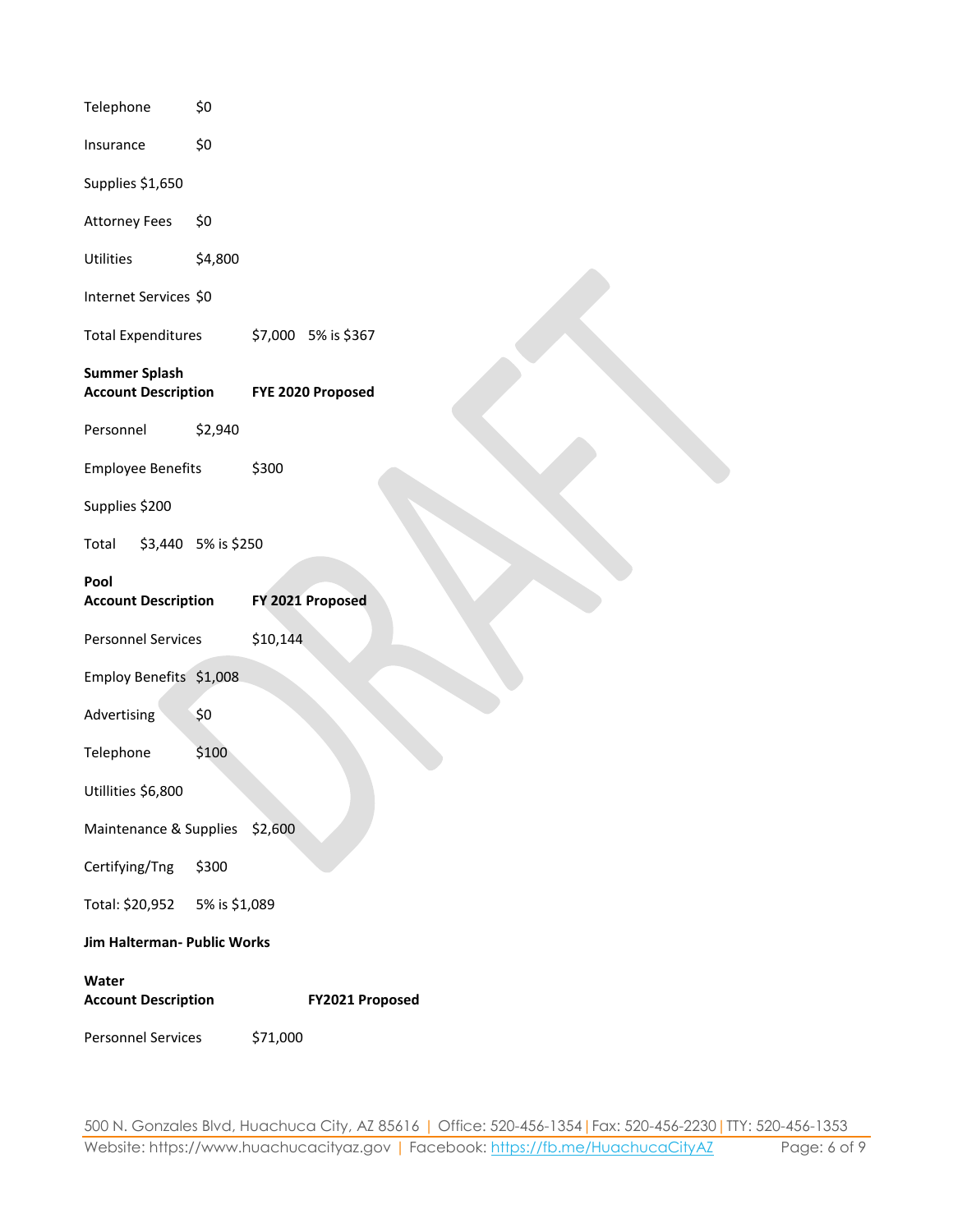| Overtime                                   | \$1,200  |                 |  |  |
|--------------------------------------------|----------|-----------------|--|--|
| Standby time                               | \$4,160  |                 |  |  |
| Uniform Expense \$2,400                    |          |                 |  |  |
| <b>Employee Benefits</b>                   |          | \$31,000        |  |  |
| Insurance                                  | \$3,110  |                 |  |  |
| Office Supplies                            | \$200    |                 |  |  |
| Utilities \$43,200                         |          |                 |  |  |
| Contract Labor                             | \$8,000  |                 |  |  |
| Sales Tax                                  | \$12,700 |                 |  |  |
| Postage                                    | \$3,400  |                 |  |  |
| Maintenance & Supplies \$16,000            |          |                 |  |  |
| Vehicle Expense \$12,000                   |          |                 |  |  |
| <b>Fuel Expense</b>                        | \$10,000 |                 |  |  |
| <b>Computer Expense</b>                    |          | \$200           |  |  |
| <b>Water Test</b>                          | \$6,000  |                 |  |  |
| Equipment Maintenance \$13,000             |          |                 |  |  |
| <b>Professional Service</b>                |          | \$9,000         |  |  |
| \$1,000<br>Travel                          |          |                 |  |  |
| <b>Water Capital Outlay</b>                |          | \$100           |  |  |
| <b>Bad Debt Expense</b>                    |          | \$100           |  |  |
| \$247,770 Decrease 5%<br>Total             |          |                 |  |  |
| <b>Sewer</b><br><b>Account Description</b> |          | FY2021 Proposed |  |  |
| <b>Personnel Services</b>                  |          | \$71,000        |  |  |
| <b>Employee Benefits</b>                   |          | \$31,000        |  |  |
| Insurance                                  | \$3,110  |                 |  |  |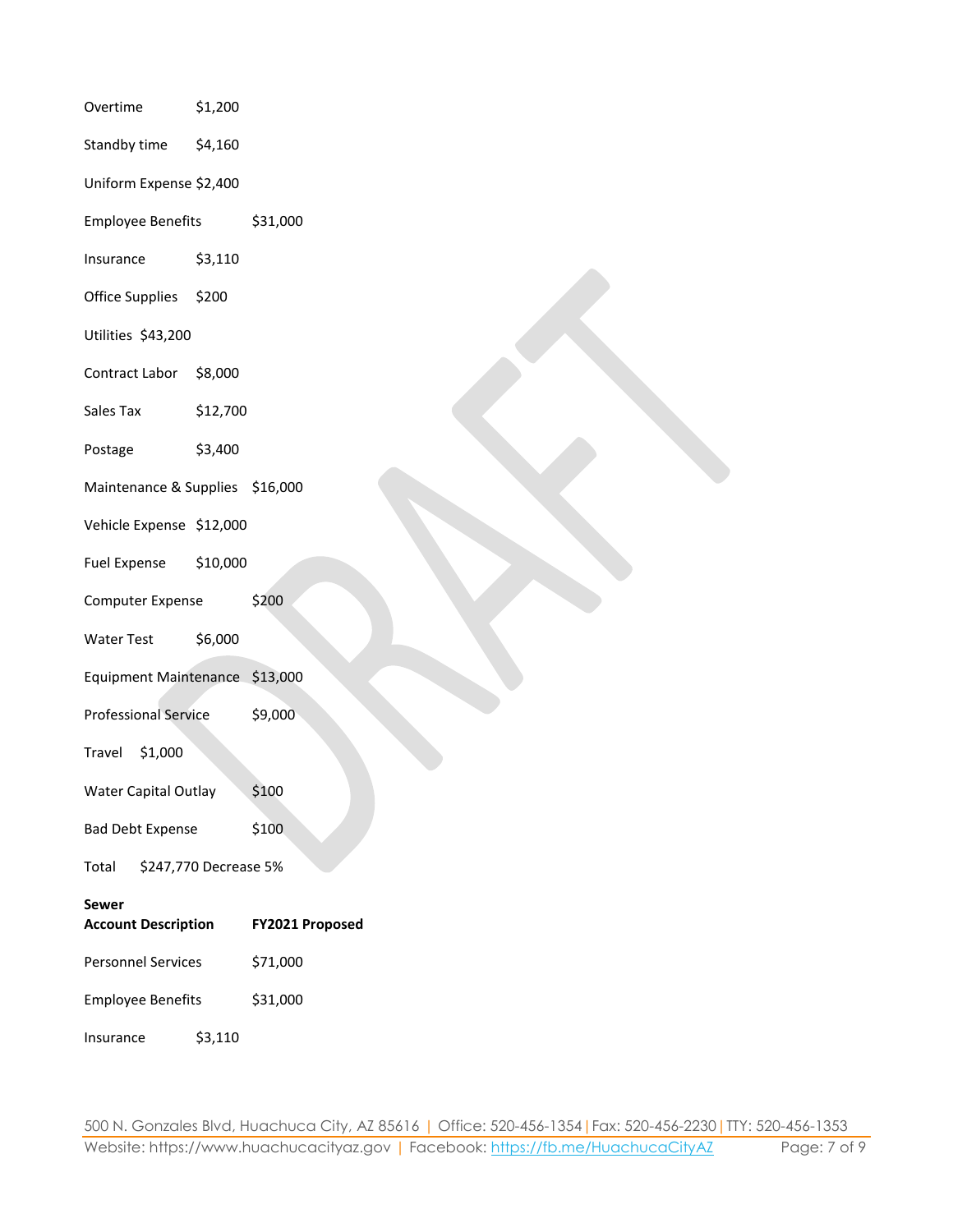| Utilities                      | \$7,100  |                 |
|--------------------------------|----------|-----------------|
| Contract Labor                 | \$15,000 |                 |
| Maintenance & Supplies \$4,800 |          |                 |
| Vehicle Expense \$3,000        |          |                 |
| \$13,000<br>Fuel               |          |                 |
| Computer Expense               |          | \$200           |
| <b>ADEQ Fees</b>               | \$4,000  |                 |
| Equipment Maintenance \$3,000  |          |                 |
| Sewer Chemicals \$800          |          |                 |
| <b>Professional Service</b>    |          | \$10,000        |
| Sewage Pond Compliance \$5,000 |          |                 |
| <b>Bad Debt Expense</b>        |          | \$100           |
| Muffin Monster Payment \$3,500 |          |                 |
| Payment of WIFA Loan           |          | \$25,000        |
| Total: \$207,370 decrease 5%   |          |                 |
| <b>Public Works</b>            |          |                 |
| <b>Account Description</b>     |          | FY2021 Proposed |
| <b>Personnel Services</b>      |          | \$14,585        |
| Overtime                       | \$500    |                 |
| Uniform \$1,450                |          |                 |
| Insurance                      | \$1,555  |                 |
| <b>Employee Benefits</b>       |          | \$9,762         |
| Contract Labor                 | \$1,000  |                 |
| Utilities                      | \$30,000 |                 |
| Maintenance & Supplies \$1,750 |          |                 |
| Equipment (Mower Repair)       |          | \$813           |